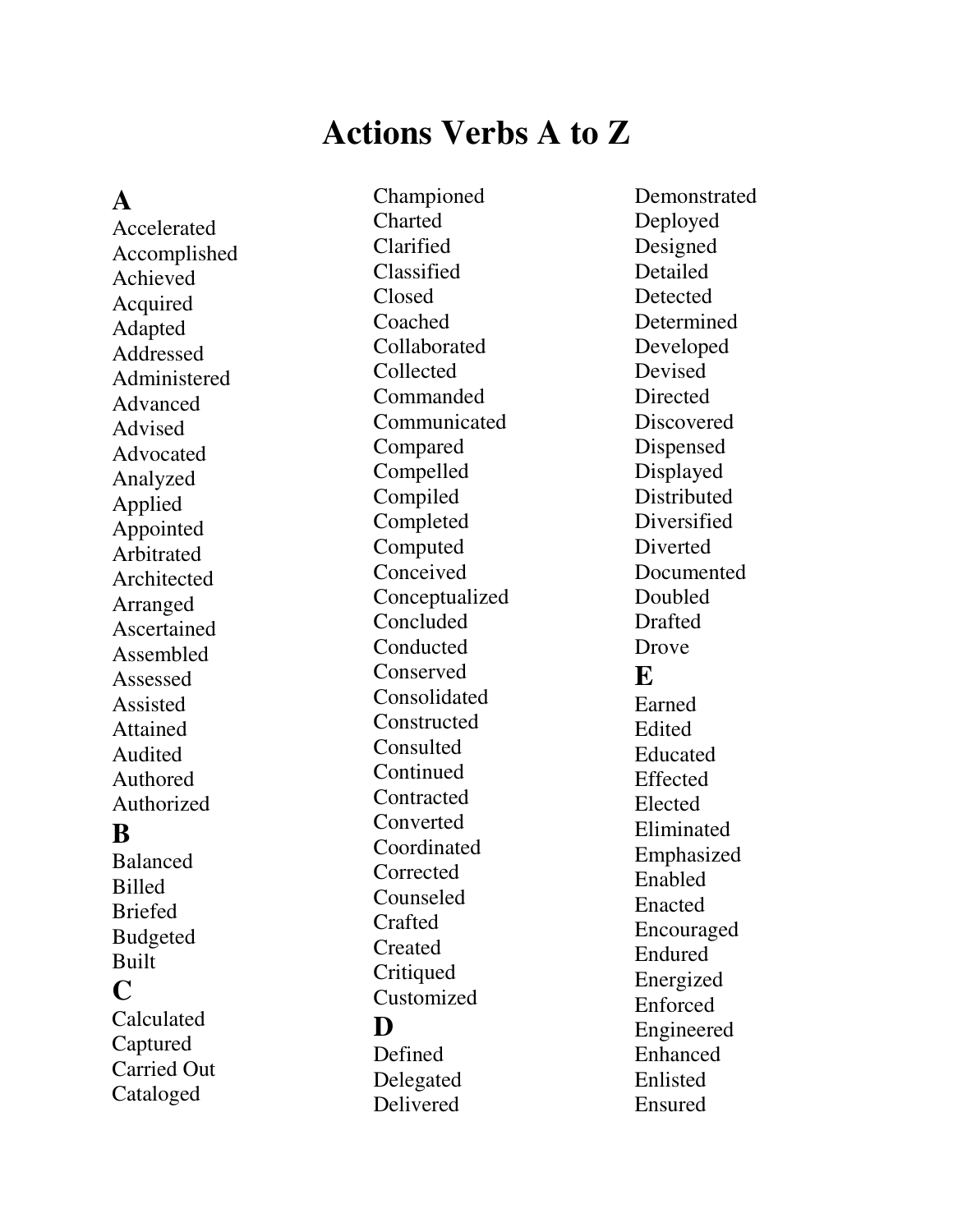Established Estimated Evaluated Examined Exceeded Executed Exhibited Expanded Expedited Experimented Exported **F**  Facilitated Familiarized Finalized Financed Forged Formalized Formed Formulated Fostered Founded **G Generated** Governed Graduated Guided **H**  Halted Harnessed Headed **Hired** Honored Hypothesized **I**  Identified Illustrated Imagined Implemented

Imported Improved Improvised Increased Influenced Informed Initiated Innovated Inspected Inspired Installed Instituted Instructed Integrated Intensified Interpreted **Interviewed** Introduced Invented Inventoried Investigated **J**  Judged **Justified K**   $\mathbf{L}$ Launched Lectured Led Licensed Listened Located **M**  Maintained Managed Manipulated Mapped Marketed Mastered

Masterminded **Measured Mediated Mentored** Modeled Modified **Monitored Motivated N**  Navigated Negotiated Nominated Normalized **O**  Observed **O**btained **Offered Officiated** Operated **Orchestrated** Organized Oriented Originated **Outsourced Overcame Overhauled Oversaw P**  Participated Perceived Perfected Performed Persuaded Piloted Pinpointed Pioneered Planned Positioned Predicted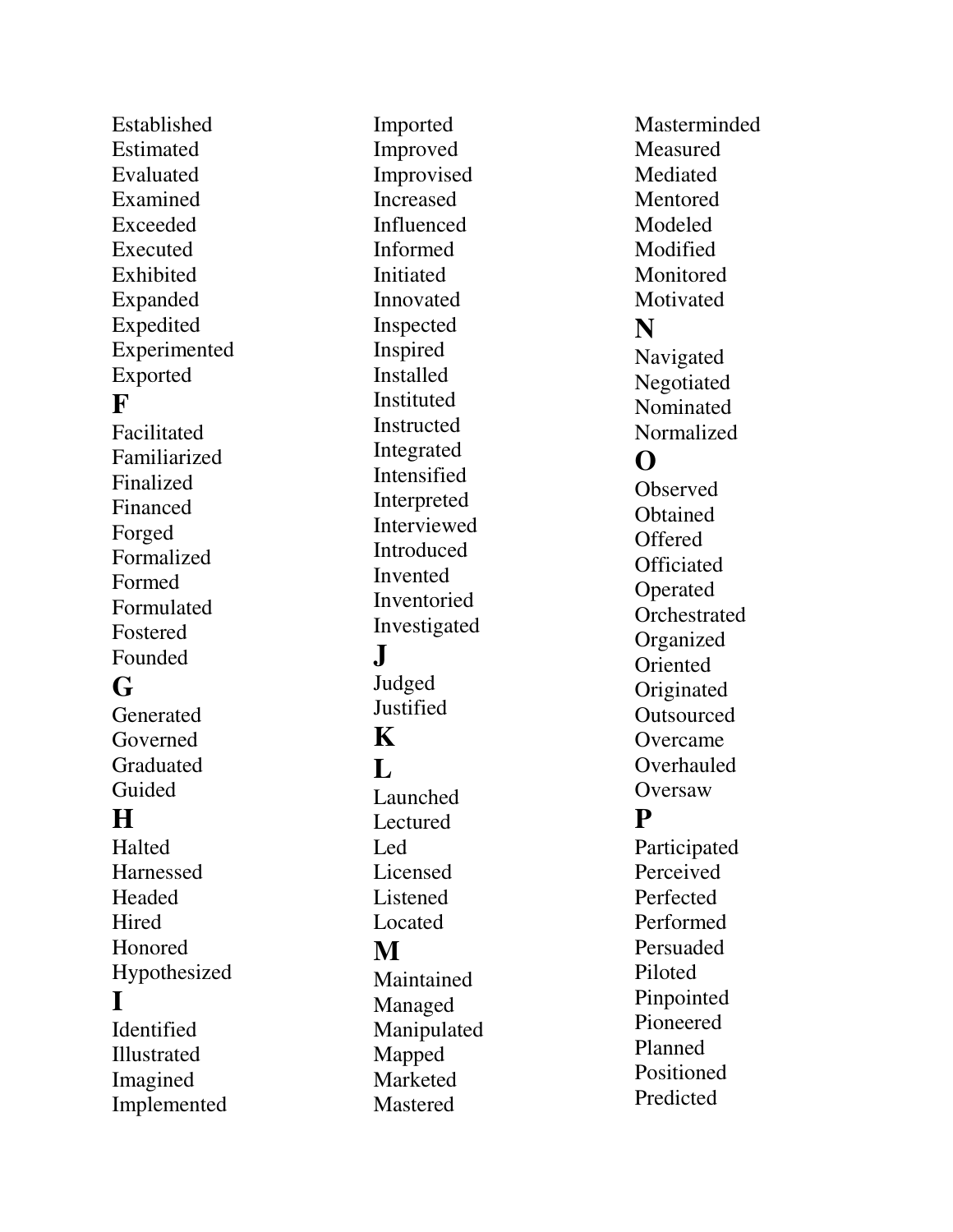Prepared Prescribed Presented Presided Prioritized Processed Procured Produced Programmed Progressed Projected Project managed Promoted Proposed Prospected Provided Publicized Published Purchased

## **Q**

**Oualified Quantified Ouestioned Quoted** 

## **R**

Rated Realigned Rebuilt Recaptured Received Recognized Recommended Reconciled Recorded Recruited Redesigned Reduced Reengineered Referred

Regained Regulated Rehabilitated Reinforced Rejuvenated Rendered Renegotiated Reorganized Repaired Reported Reposition Represented Researched Resolved Responded Restored Restructured Retrieved Reviewed Revised Revitalized **S Satisfied** Scheduled Secured Selected Separated Served Set Goals Shaped Simplified Sold Solidified Solved Spearheaded Specified Spoke

Standardized **Stimulated** 

Streamlined Strengthened **Structured Succeeded** Suggested Summarized **Supervised** Supplied Supported Surpassed Synthesized Systematized **T**  Tabulated Targeted Taught Teamed with Terminated **Tested Thwarted** Trained **Transcribed Transferred** Transformed Transitioned Translated Tripled Troubleshot **U**  Unified United Updated Upgraded Used Utilized **V**  Validated Verbalized Verified